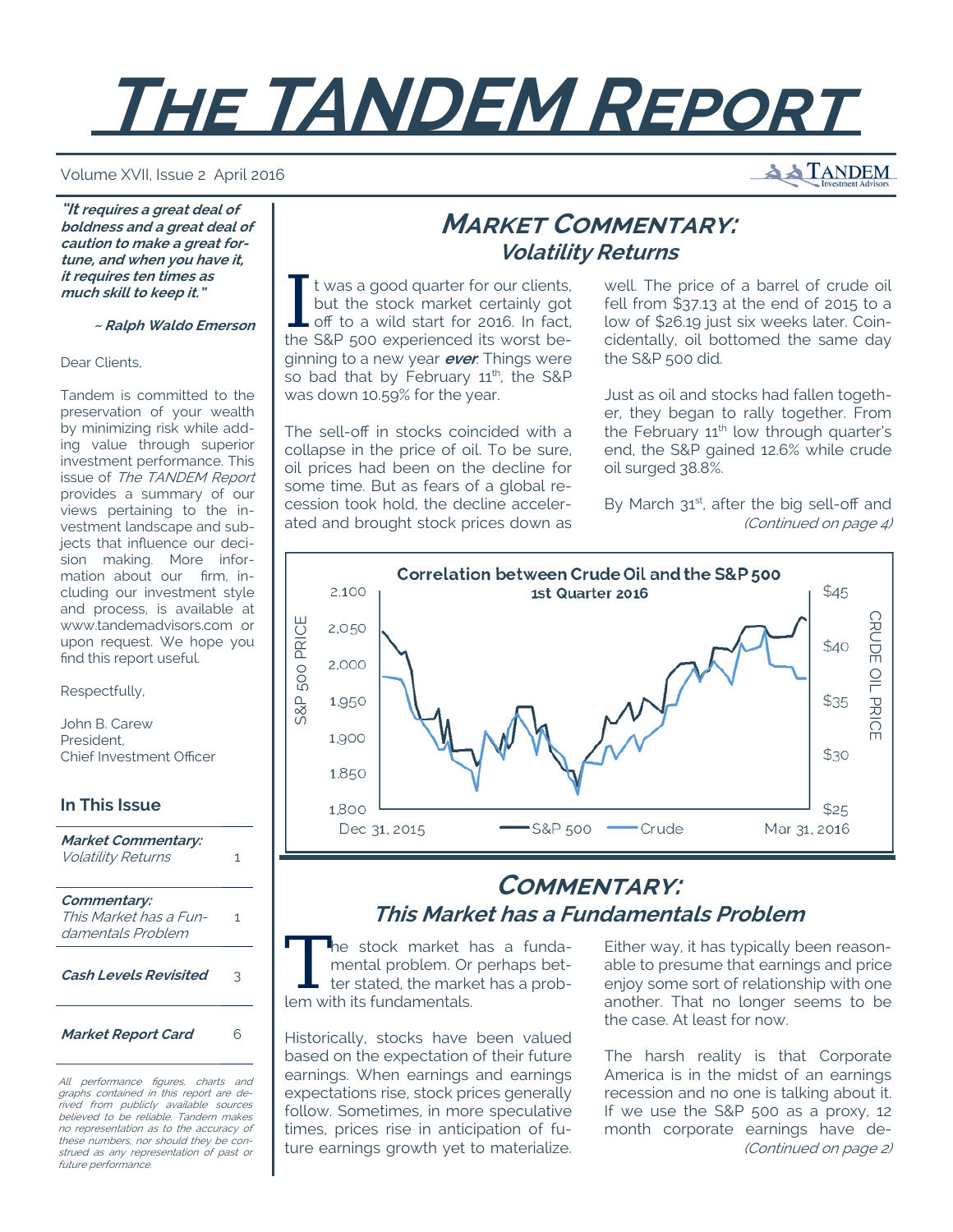## **COMMENTARY (CONTINUED)**

### (Continued from page 1)

clined for 6 consecutive quarters. After peaking in September, 2014 at \$114.51, earnings have declined each quarter since. The most recent projection, for the quarter ended in March, is expected to come in around \$100.32. This represents a decline of 12.39%. Over the same time frame, the price of the S&P has actually risen by 4.43%. That is a disconnect. Worse, for the past 3 years earnings have only increased by 1.05% while price has increased by 31.26%. This is not sustainable.

There appears to be little improvement on the horizon. The table above to the right displays earnings expectations for this year and next at 3 month intervals. One year ago the S&P was expected to earn \$135.03 for all of 2016. After steadily declining over the ensuing 4 quarters, estimates now stand at \$117.78 for 2016. This number will likely continue coming down. And while



there certainly are not a lot of data points yet, the trend for 2017 seems to be more of the same.

Ordinarily earnings recessions of this duration are accompanied by economic recessions. This is a meaningful earnings recession, not in terms of the magnitude of its decline, but certainly in terms of its persistence. Yet it has largely been ignored by the market. Why? Why are we not seeing signs of mean reversion?

We may actually be in a recession right now. Who knows? Maybe the Federal Reserve and their counterparts around the globe have so distorted things that recessions are masked. Maybe there can be no more recessions as long as Central Banks intend to keep asset prices inflated by forcing interest rates to zero and below. Maybe there really is something different this

| S&P 500 Earnings Estimates for 2016 and 2017 |                 |                 |  |  |
|----------------------------------------------|-----------------|-----------------|--|--|
| <b>OBSERVATION</b>                           | <b>2016 EST</b> | <b>2017 EST</b> |  |  |
| 3/31/2015                                    | \$135.03        |                 |  |  |
| 6/30/2015                                    | \$132.36        |                 |  |  |
| 9/30/2015                                    | \$129.37        |                 |  |  |
| 12/31/2015                                   | \$125.56        |                 |  |  |
| 3/31/2016                                    | \$118.12        | \$135.95        |  |  |
| Current                                      | \$117.78        | \$135.60        |  |  |

Source: www.standardandpoors.com

time. Maybe there really is no alternative to stocks.

That's a lot of maybes. We prefer certainties. One thing we are certain of is that it is never different this time.



Source: www.standardandpoors.com Source: www.standardandpoors.com

The Fed or some other external factor can confound markets in the short run, but never in the long run.

The Fed's distortion of markets cannot be overstated. To that end, we uncovered some interesting data and share it with you now in the chart immediately to the right at the bottom of page 3. Since October 9, 2007, the S&P's price has increased 31.6%. If we remove the days that the Fed FOMC met over that time period, the price change is –13.8%. Wow. Can the Fed really account for more than 100% of the market's gains?

Stock prices can stay higher than fundamentals warrant for a long time if Central Banks continue their current policies. We will continue to invest based on fundamentals. In time, they will matter again. In time, prices and earnings will revert to their historic relationship.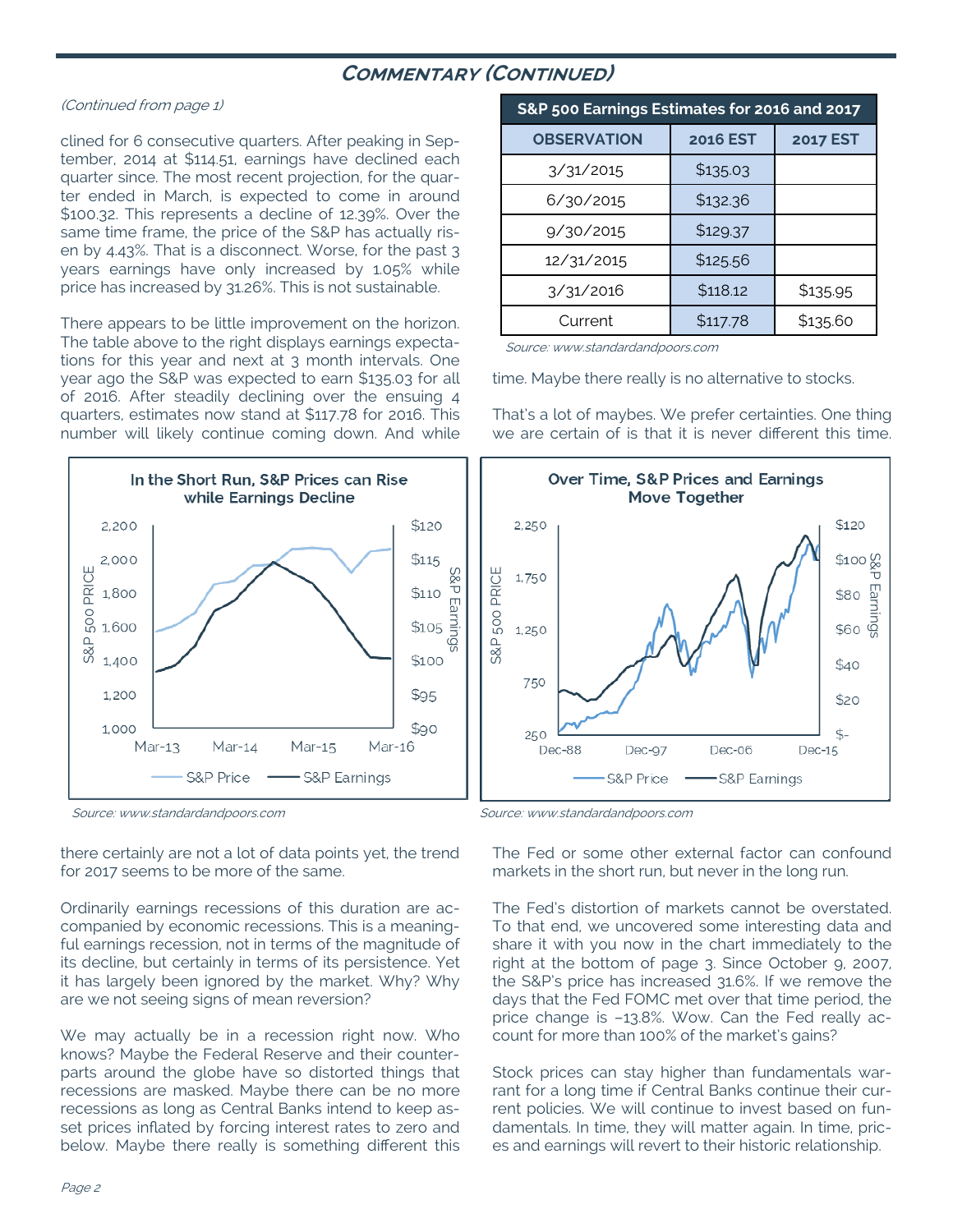# **CASH LEVELS REVISITED**

**C** ash levels in our portfolios have reached record amounts. Higher even than in 2008. Reactions have been interesting and we have had more than a form compromising about this amounts. Higher even than in 2008. Reactions than a few conversations about this.

Most have been very positive. They express some measure of appreciation that there is ample cash held in reserve as prices are near record levels. No one has been negative, but some have had some questions. So let us revisit this topic.

Rather than answer the questions already asked and anticipate some others, it might be more instructive to revisit our process and to discuss how the cash came to be in the first place and why it is a key component of our discipline even if we earn zero on it. Before we go there, let us clarify one thing. We do not actually hold "cash" in portfolios. The cash is invested a money market fund. However, money markets currently pay essentially 0% so it is as if we were holding cash in that sense. If rates ever rise, the interest earned on this portion of a portfolio will presumably also rise.

Every decision we make is done on a stock-by-stock basis. We have no view of "the market" that influences the decisions we make. Sometimes we find ourselves with more stocks to buy than sell. This could be dubbed a buyer's market. In such a market, when we

buy more than we sell, cash levels (money market) will decline.

Presently we find ourselves in a seller's market that began at the end of 2013. If you read the rest of this newsletter this revelation should come as little surprise. This has been a wonderful time to take some profits in overvalued stocks. Additionally, some stocks have ceased growing and no longer meet our criteria. They get liquidated. As a result of having more things to sell than buy, cash has been on the rise.

Having that cash available when needed is critical. If we were to invest the cash in a higher yielding alternative, it is possible that we could put the principal at risk or make it so that when the time comes to use the cash the alternative vehicle has lost value or can't be sold. A CD, for instance, is not liquid without penalty. Then our hard work would be for naught.

When the time comes to buy, we will have cash available to buy stocks and decrease cash reserves. Isn't this the way it is supposed to work? We buy low and sell high. The best time to buy and the best time to sell don't happen at the same time. Sometimes we need to be a little patient. The earnings lost on cash in the short run should be more than made up in the long run. We think this is how smart portfolio management works.



The chart above depicts the S&P 500 Price with the dark blue line. The time period represents the current market cycle, beginning when the S&P made historic highs in October 2007 before the financial crisis and ending in March 2016. The light blue line shows the S&P 500 Price for the same time period removing the 124 days of Federal Reserve FOMC meetings and counting those days as a zero return. The results are staggering. The dark blue line shows a gain of 31.6%. The light blue line shows a **loss** of –13.8%. In other words, if there were no Fed actions and announcements, stock market returns would presumably be negative since 2007. The market is clearly being driven by expectations of continued Federal Reserve support, not corporate and economic fundamentals.

Sources: FactSet for prices and www.federalreserve.gov for Fed FOMC meeting days.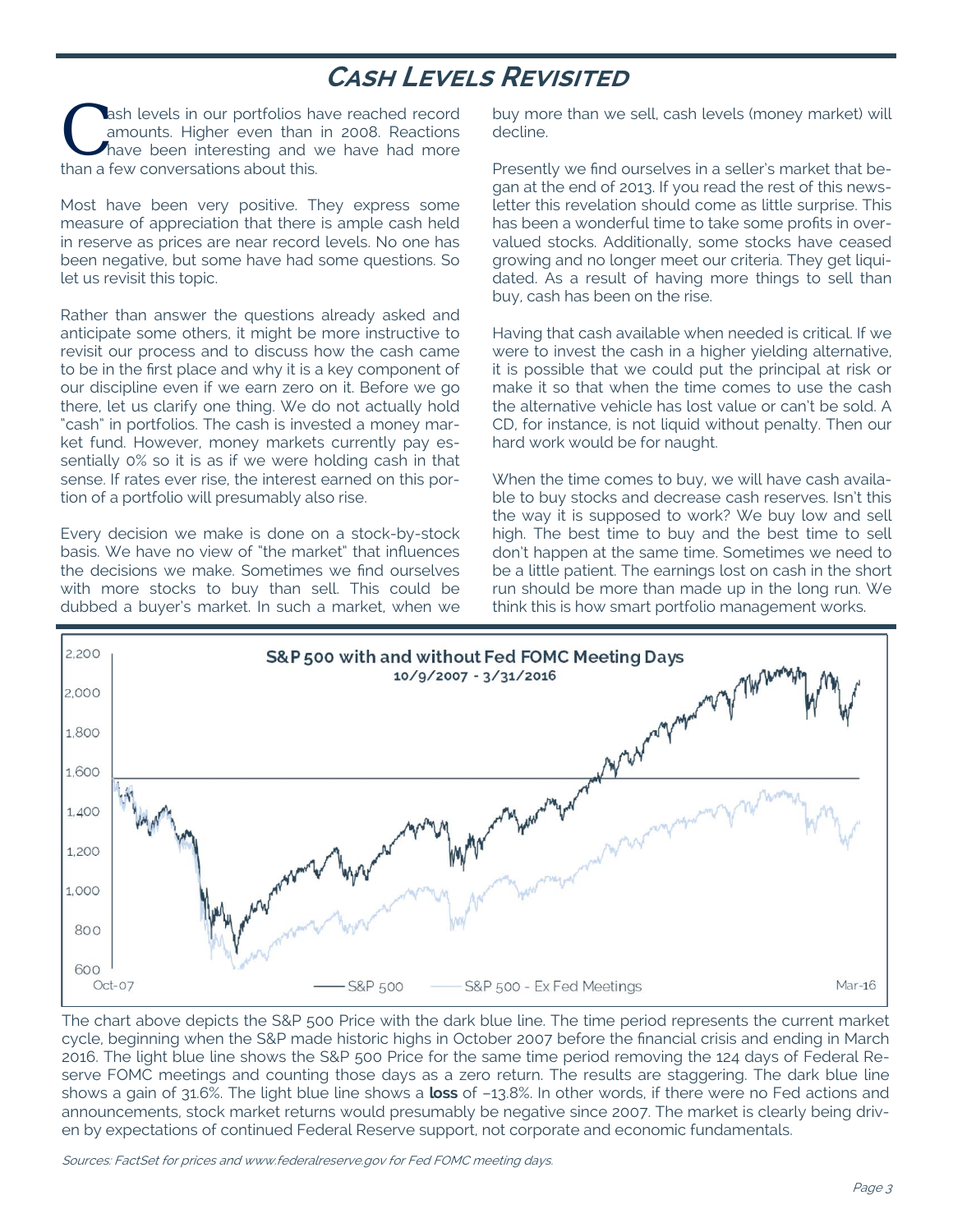# **MARKET COMMENTARY (CONTINUED)**

### (Continued from page 1)

ensuing rally, prices had barely changed for the year. Oil was down 0.51% and the S&P was up 0.77%. With all of that drama, prices ended changed less than 1%. If you weren't watching, the 1<sup>st</sup> quarter was a non-event. However, if you were watching, you knew that volatility was back in the markets. And we took advantage of it for you.

It was indeed a good quarter for our clients, as we produced solidly positive returns without assuming an aggressive posture. As you know, we are supposed to buy low and sell high. With this amount of volatility, we had the opportunity to do both.

When the market sold off so aggressively at the start of the year, we got the opportunity to establish a new holding in Intercontinental Exchange in our Large Cap Core and Equity strategies, while adding to our holdings in Scripps Networks and Cerner in their relevant strategies as well. These have been profitable buys.

As the market recovered sharply, we parted company with some old friends like Colgate, Piedmont Natural Gas and Praxair. Piedmont is being acquired while Colgate and Praxair have stopped growing and no longer meet our criteria.

| S&P 500 Sector Performance Q1 2016 |              |                            |  |  |
|------------------------------------|--------------|----------------------------|--|--|
| <b>Sector</b>                      | % of S&P 500 | 1 <sup>st</sup> Qtr Return |  |  |
| <b>Consumer Discretionary</b>      | 12.90%       | 1.20%                      |  |  |
| <b>Consumer Staples</b>            | 10.40%       | 4.90%                      |  |  |
| Energy                             | 6.76%        | 3.10%                      |  |  |
| Financials                         | 15.63%       | $-5.60%$                   |  |  |
| <b>Health Care</b>                 | 14.28%       | $-5.90\%$                  |  |  |
| Industrials                        | 10.13%       | 4.30%                      |  |  |
| Information Technology             | 20.83%       | 2.20%                      |  |  |
| <b>Materials</b>                   | 2.83%        | $3.00\%$                   |  |  |
| <b>Telecommunication Services</b>  | 2.79%        | 15.10%                     |  |  |
| <b>Utilities</b>                   | 3.45%        | 14.50%                     |  |  |

We also had the opportunity to take a little profit in

Source: www.standardandpoors.com

some solid but overvalued names. While we still hold all of these in our various portfolios, we sold 25% of our holdings in Dollar Tree, Fiserv, O'Reilly Automotive, T. Rowe Price, TJX Cos., Ross Stores and Wal-Mart.

We used volatility to our advantage. At the market's lows we put money to work. As the market approached its old highs, we took profits. We bought low and we sold high - precisely the way it is supposed to work.

The return of volatility left many investors shaken and looking for a safe haven. The best performing industry sectors in the S&P 500 for the  $1<sup>st</sup>$  quarter were Telecommunications Services and Utilities, two sectors generally considered to be defensive and dividend oriented. The worst performing sectors were Health Care and Financials, two sectors that can be more economically sensitive.

Our safe haven isn't a sector but rather a discipline. We seek to take advantage of the market's volatility while limiting the volatility in our clients' portfolios. Volatility can cause investors to make poor decisions. When the market keeps going higher, many investors chase it and buy more at ever higher prices. We blame this reaction on a phenomenon called FOMO, or Fear Of Missing Out. Others might call it basic greed. Either way, investors see stocks going up and don't want to be left out. On the flip side, when prices are falling, investors oftentimes get scared and want out. This is basic fear.

Both reactions are mistakes. We all know rationally that we want to sell when prices get expensive and buy when they get cheap. It is just so hard to put that kind of discipline in place for most folks when volatility rears its head. Emotion is the investor's worst enemy, and volatility loves to play on human emotions.

As the 1<sup>st</sup> quarter ended, oil and stock prices seemed to have stabilized. Perhaps the worst is now behind us and stocks will continue to rally. On the other hand, the economic news has been mixed at best and corporate earnings have really taken it on the chin. The lack of fundamental support for higher stock prices certainly confounds us, and likely many others

It has been 10 months since the S&P 500 reached a new high. We have seen two 10% pullbacks but prices have recovered both times, even as fundamentals deteriorate. How can this be? Long-time readers of **The TANDEM Report** will recall that we have often said that it is not different this time. It is never different. History may not repeat itself but it certainly rhymes. History tells us that stock prices cannot remain at these lofty levels without the underlying support of improving fundamentals. And there is little sign of improvement on the horizon (see *Commentary* on page 1). Yet stock (Continued on page 5)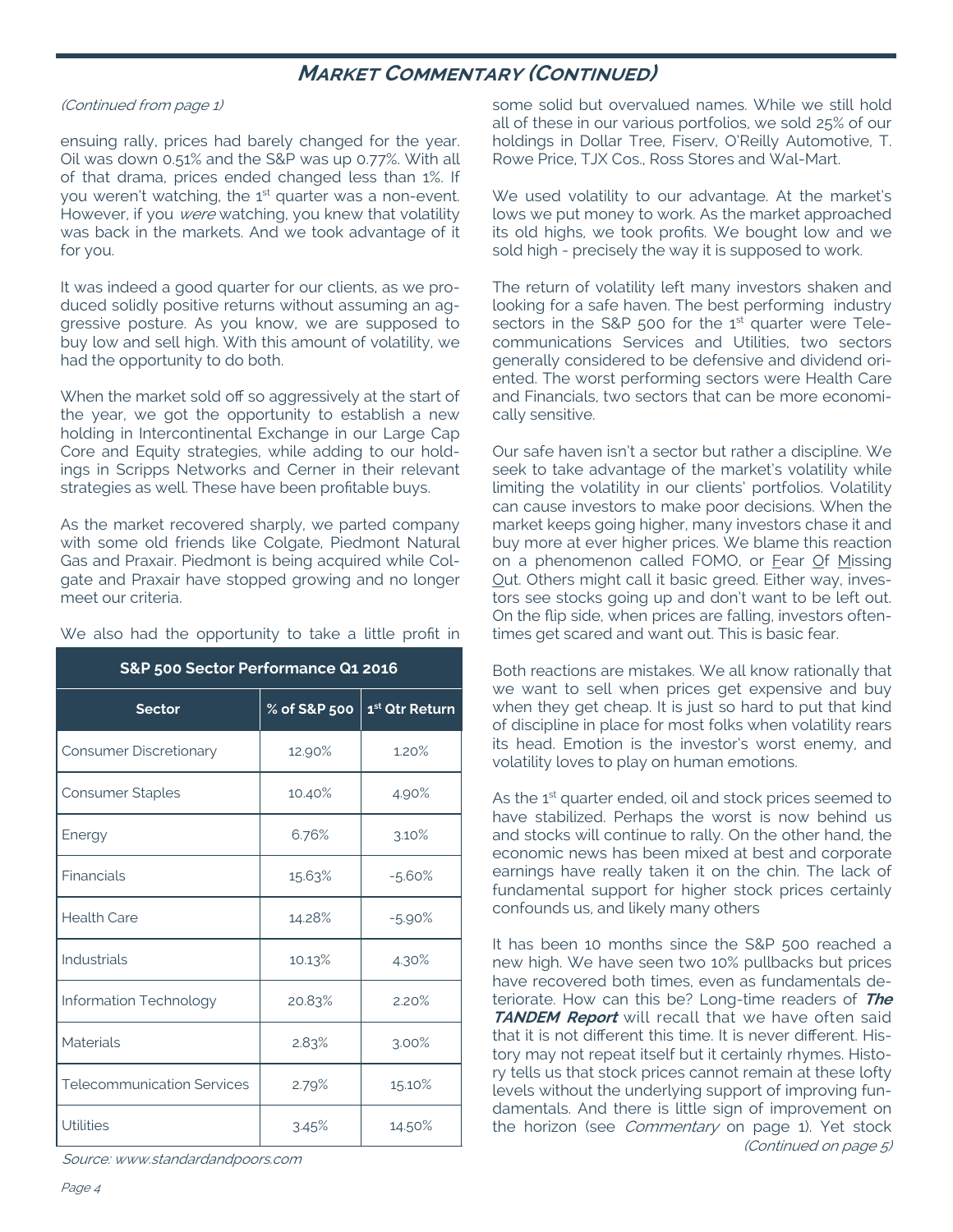## **MARKET COMMENTARY (CONTINUED)**

(Continued from page 4)

### prices are proving resilient.

There is something different this time though. Never before have Central Banks around the globe all acted so aggressively to keep asset prices inflated. And to their credit they have thus far succeeded. How long can this continue? Who knows? It has never been attempted before.

Perhaps continued Central Bank increases in global liquidity can keep prices higher indefinitely, or even permanently. Maybe economic conditions no longer even matter when interest rates are essentially zero and stocks are one of the only investments that can produce a real return. Perhaps prices will just keep going higher because there is no alternative.

Perhaps not.

## **Annual Dividend Growth for Tandem's Holdings by Strategy from Q1 2015 to Q1 2016**

| Large Cap Core 1 Yr. Dividend Growth |                        |
|--------------------------------------|------------------------|
| Company                              | <b>Dividend Growth</b> |
| <b>Abbott Laboratories</b>           | 8.33%                  |
| AbbVie                               | 16.33%                 |
| <b>Accenture Plc</b>                 | 7.84%                  |
| Aptargroup                           | 7.14%                  |
| Becton, Dickinson                    | 10.00%                 |
| Brown & Brown.                       | 9.09%                  |
| Brown-Forman Corp CLB                | 6.25%                  |
| Coca-Cola                            | 6.45%                  |
| Costco                               | 11.11%                 |
| <b>CSX</b>                           | 12.50%                 |
| <b>Dominion Resources,</b>           | 8.33%                  |
| Ecolab                               | 6.06%                  |
| <b>Expeditors International</b>      | 12.50%                 |
| W.W. Grainger                        | 8.33%                  |
| Intercontinental Exchange            | 15.38%                 |
| <b>ITT</b>                           | 9.09%                  |
| Microsoft                            | 16.13%                 |
| National Retail Properties           | 4.76%                  |
| NextEra Energy                       | 5.48%                  |
| T. Rowe Price                        | 18.18%                 |
| QUALCOMM                             | 14.29%                 |
| <b>Republic Services</b>             | 7.14%                  |
| <b>ResMed</b>                        | 20.00%                 |
| <b>SCANA</b>                         | 3.77%                  |
| <b>Scripps Networks CLA</b>          | 15.00%                 |
| J. M. Smucker                        | 4.69%                  |
| Stryker                              | 8.57%                  |
| <b>TJX Companies</b>                 | 16.67%                 |
| <b>Tractor Supply</b>                | 25.00%                 |
| United Technologies                  | 8.47%                  |
| Wabtec                               | 33.33%                 |
| Wal-Mart                             | 2.08%                  |
| Walgreens Boots Alliance             | 5.88%                  |
| <b>Waste Connections</b>             | 7.69%                  |
| Average                              | 10.94%                 |

The list of holdings above for Tandem's 3 strategies are as of 3.31.2016. These lists do not constitute investment advice, nor do they represent performance of any Tandem investment product. FactSet is the source of data for the above calculations.

| <b>Equity 1 Yr. Dividend Growth</b> |                        |
|-------------------------------------|------------------------|
| Company                             | <b>Dividend Growth</b> |
| <b>Abbott Laboratories</b>          | 8.33%                  |
| AbbVie                              | 16.33%                 |
| <b>Accenture Plc</b>                | 7.84%                  |
| <b>AMETEK</b>                       | $0.00\%$               |
| Aptargroup                          | 7.14%                  |
| Becton, Dickinson                   | 10.00%                 |
| Brown & Brown.                      | 9.09%                  |
| Brown-Forman Corp Cl B              | 6.25%                  |
| Cerner                              | <b>NA</b>              |
| Coca-Cola                           | 6.45%                  |
| Cognizant Technology                | <b>NA</b>              |
| Costco                              | 11.11%                 |
| <b>CSX</b>                          | 12.50%                 |
| eBay                                | <b>NA</b>              |
| Ecolab                              | 6.06%                  |
| <b>Expeditors International</b>     | 12.50%                 |
| FMC Technologies,                   | <b>NA</b>              |
| W.W. Grainger                       | 8.33%                  |
| Intercontinental Exchange           | 15.38%                 |
| <b>ITT</b>                          | 9.09%                  |
| <b>MEDNAX</b>                       | <b>NA</b>              |
| Microsoft                           | 16.13%                 |
| <b>NextEra Energy</b>               | 5.48%                  |
| O'Reilly Automotive                 | <b>NA</b>              |
| PayPal Holdings                     | <b>NA</b>              |
| T. Rowe Price                       | 18.18%                 |
| QUALCOMM                            | 14.29%                 |
| Republic Services                   | 7.14%                  |
| <b>ResMed</b>                       | 20.00%                 |
| Scripps Networks CLA                | 15.00%                 |
| <b>Signature Bank New York</b>      | <b>NA</b>              |
| Stryker                             | 8.57%                  |
| <b>Thermo Fisher Scientific</b>     | 0.00%                  |
| <b>TJX Companies</b>                | 16.67%                 |
| <b>Tractor Supply</b>               | 25.00%                 |
| United Technologies                 | 8.47%                  |
| Wabtec                              | 33.33%                 |
| Walgreens Boots Alliance            | 5.88%                  |
| <b>Waste Connections,</b>           | 7.69%                  |
| Average                             | 11.23%                 |

| Mid Cap Core 1 Yr. Dividend Growth |                        |
|------------------------------------|------------------------|
| Company                            | <b>Dividend Growth</b> |
| <b>AMETEK</b>                      | 0.00%                  |
| Aptargroup                         | 7.14%                  |
| Becton, Dickinson                  | 10.00%                 |
| Brown-Forman CLB                   | 6.25%                  |
| Brown & Brown                      | 9.09%                  |
| Cerner                             | <b>NA</b>              |
| Cognizant Technology               | <b>NA</b>              |
| <b>Dollar Tree</b>                 | <b>NA</b>              |
| Ecolab                             | 6.06%                  |
| <b>Expeditors International</b>    | 12.50%                 |
| Fiserv                             | <b>NA</b>              |
| FMC Technologies                   | <b>NA</b>              |
| W.W. Grainger                      | 8.33%                  |
| <b>ITT</b>                         | 9.09%                  |
| <b>MEDNAX</b>                      | <b>NA</b>              |
| National Retail Properties         | 4.76%                  |
| O'Reilly Automotive                | <b>NA</b>              |
| <b>ResMed</b>                      | 20.00%                 |
| Ross Stores                        | 20.00%                 |
| <b>Republic Services</b>           | 7.14%                  |
| Signature Bank New York            | <b>NA</b>              |
| <b>SCANA</b>                       | 3.77%                  |
| J. M. Smucker                      | 4.69%                  |
| Scripps Networks CLA               | 15.00%                 |
| Stryker                            | 8.57%                  |
| Thermo Fisher Scientific           | 0.00%                  |
| T. Rowe Price                      | 18.18%                 |
| <b>Tractor Supply</b>              | 25.00%                 |
| Wabtec                             | 33.33%                 |
| <b>Waste Connections</b>           | 7.69%                  |
| Yum! Brands                        | 10.82%                 |
| Average                            | 10.76%                 |

Wabtec is the leading dividend grower over the past 4 quarters in all 3 Tandem strategies, posting an increase of 33.33%. Tractor Supply, another company found in all 3 strategies, is the 2nd leading dividend grower with an increase of 25.00% . ResMed and Ross Stores grew their dividends by 20.00% since last year.